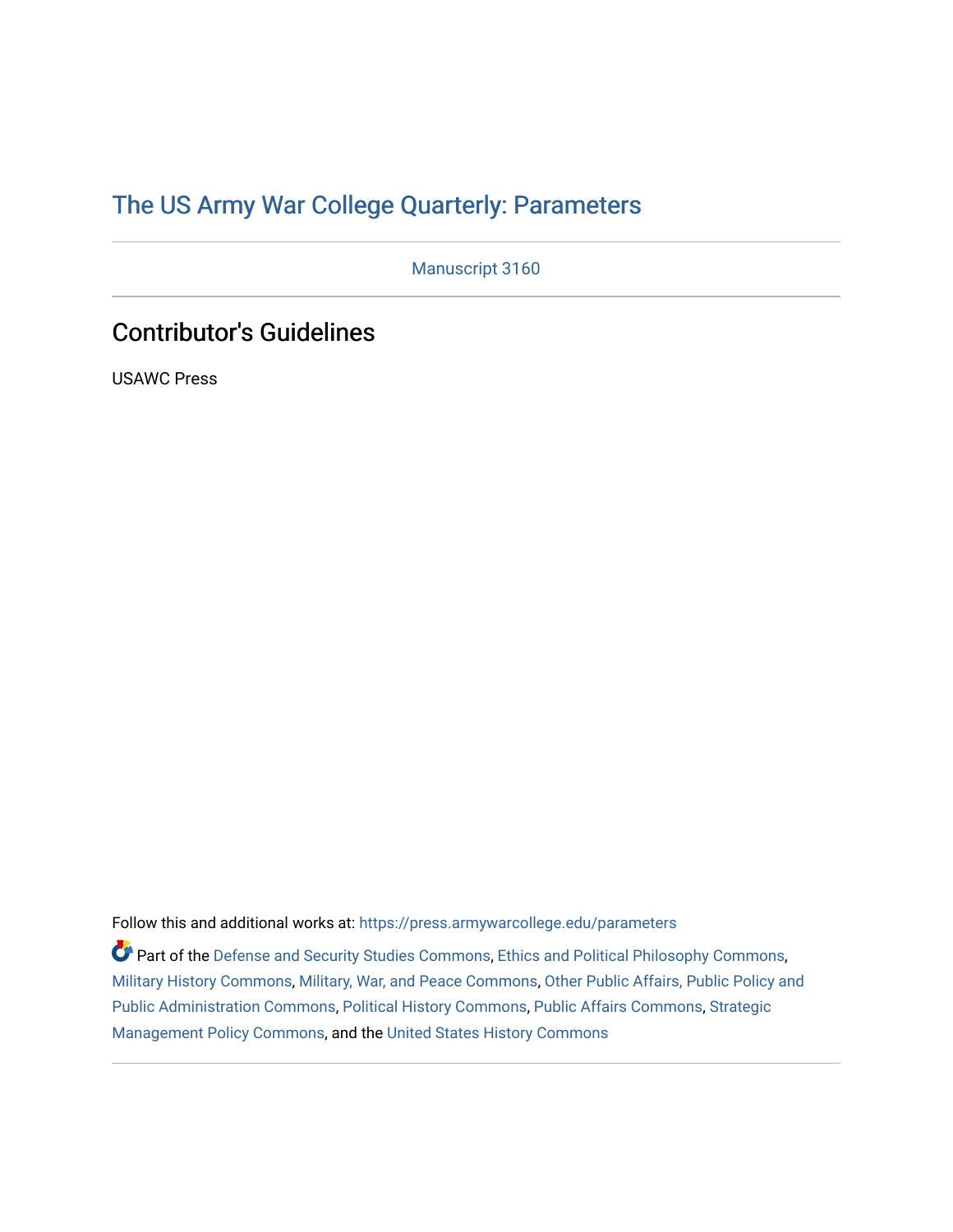# **Contributor's Guidelines**

## **Article Submissions**

#### **Content Requirements**

#### **Scope**

Submissions to the US Army War College Press must address strategic issues regarding US defense policy or the theory and practice of land warfare while exhibiting the highest standards of research and scholarship. Actionable strategic, policy, or instructional recommendations must be included. For more information, visit<https://press.armywarcollege.edu>.

#### **Audience**

US Army War College graduates, other senior military officers, policymakers, and members of academia concerned with national security affairs.

#### **Clearance**

Members of the US military and employees of the US Department of Defense must provide a memo from the local Public Affairs Office stating a submission is appropriate for public release (see AR 360-1, ch. 6).

#### **Concurrent Submissions**

Submissions must not be available on the Internet or be under consideration with other publishers until the author receives notification the submission will not be published or until the work is published through the US Army War College Press.

### **Formatting Requirements**

### **Length**

Monographs (accepted from USAWC faculty and staff only): 20,000 words (15,000-word main text, 5,000 words in the foreword and executive summary).

Articles: 5,000 words or less.

Commentaries: 2,500 to 3,000 words.

Book reviews: 800 to 1,000 words.

#### **File Type**

Text must be provided in a single MS Word document (.doc).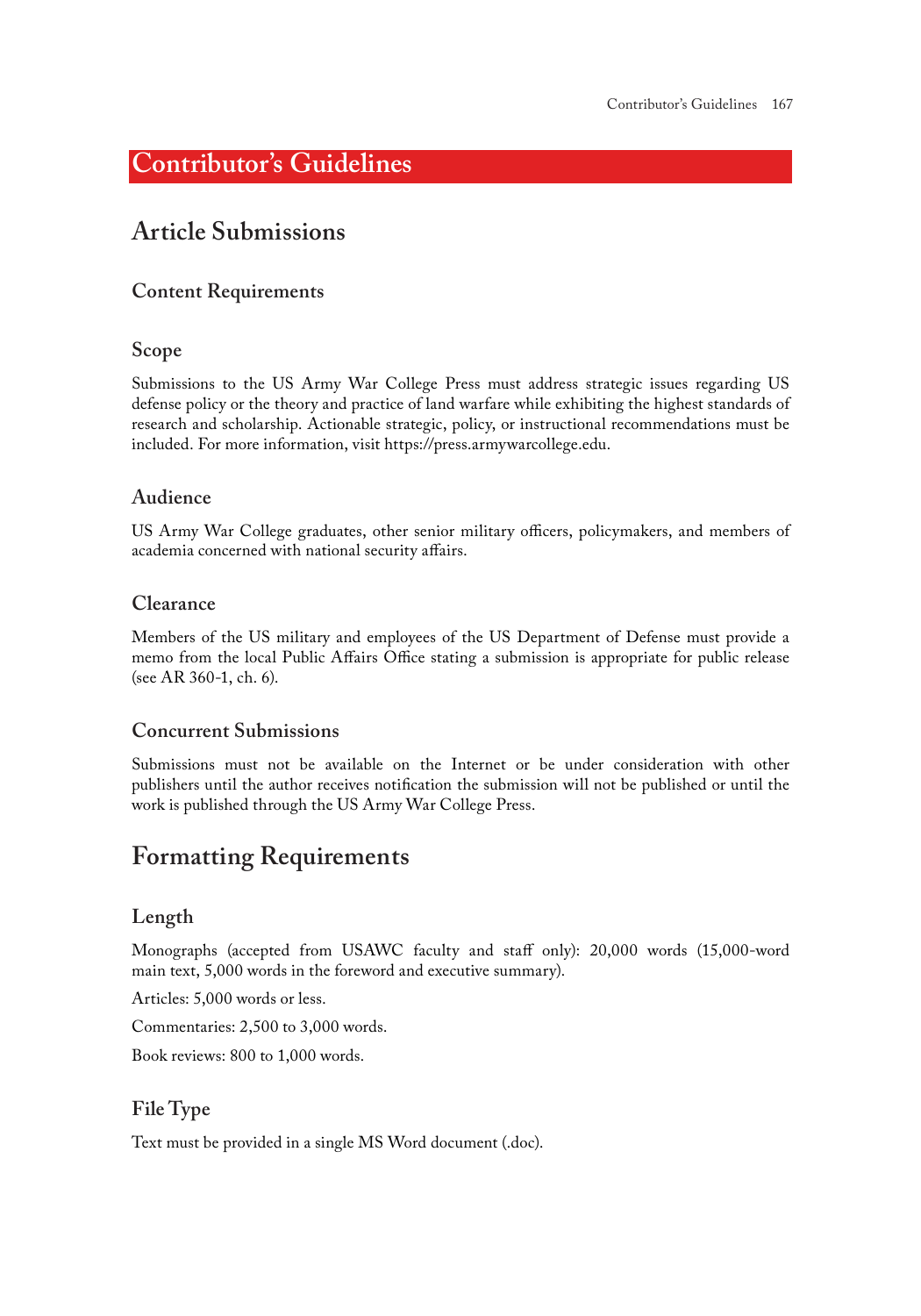### **Visual Aids**

Charts, graphs, and photographs may be provided to clarify or amplify the text. Tables must be presented in the body of the Word document. Microsoft-generated charts and graphs must be submitted in Excel. And photos must be provided as .jpg images of not more than 9MB (at 300 dpi). If any table, chart, graph, or photograph has been previously published, written permission from the copyright holder to republish the content must be included with the submission.

### **Citations**

Use the *Chicago Manual of Style* format to document sources. Indicate all quoted material by quotation marks or indentation. Reduce the number of footnotes to the minimum consistent with honest acknowledgement of indebtedness, consolidating notes where possible. Lengthy explanatory footnotes are discouraged and will be edited.

### **Submission Requirements**

### **Address**

usarmy.carlisle.awc.mbx.parameters@army.mil

### **Include**

For each contributor, provide the following information: full name, mailing address, phone number, e-mail address, areas of expertise, and a brief biography or curriculum vitae.

Attach all files, including graphics.

For book reviews, include the author, editor, or translator's name, the book's title, the publisher, and the publication date.

Abstract requirements, approximately 200 words, including the following information:

- a. What is the thesis/main argument of the piece in one sentence?
- b. How does this piece differ from what has already been published on the topic?
- c. What methodology and sources are/will be used?
- d. Why will this piece be of interest or useful to the readers of the USAWC Press, who are mainly policy and military practionners?

# **Timelines**

### **Receipt**

Please allow 1 business day for confirmation of receipt.

### **Review**

Articles: 4 to 6 weeks.

Monographs (accepted from US Army War College faculty and staff only): 10 to 12 weeks.